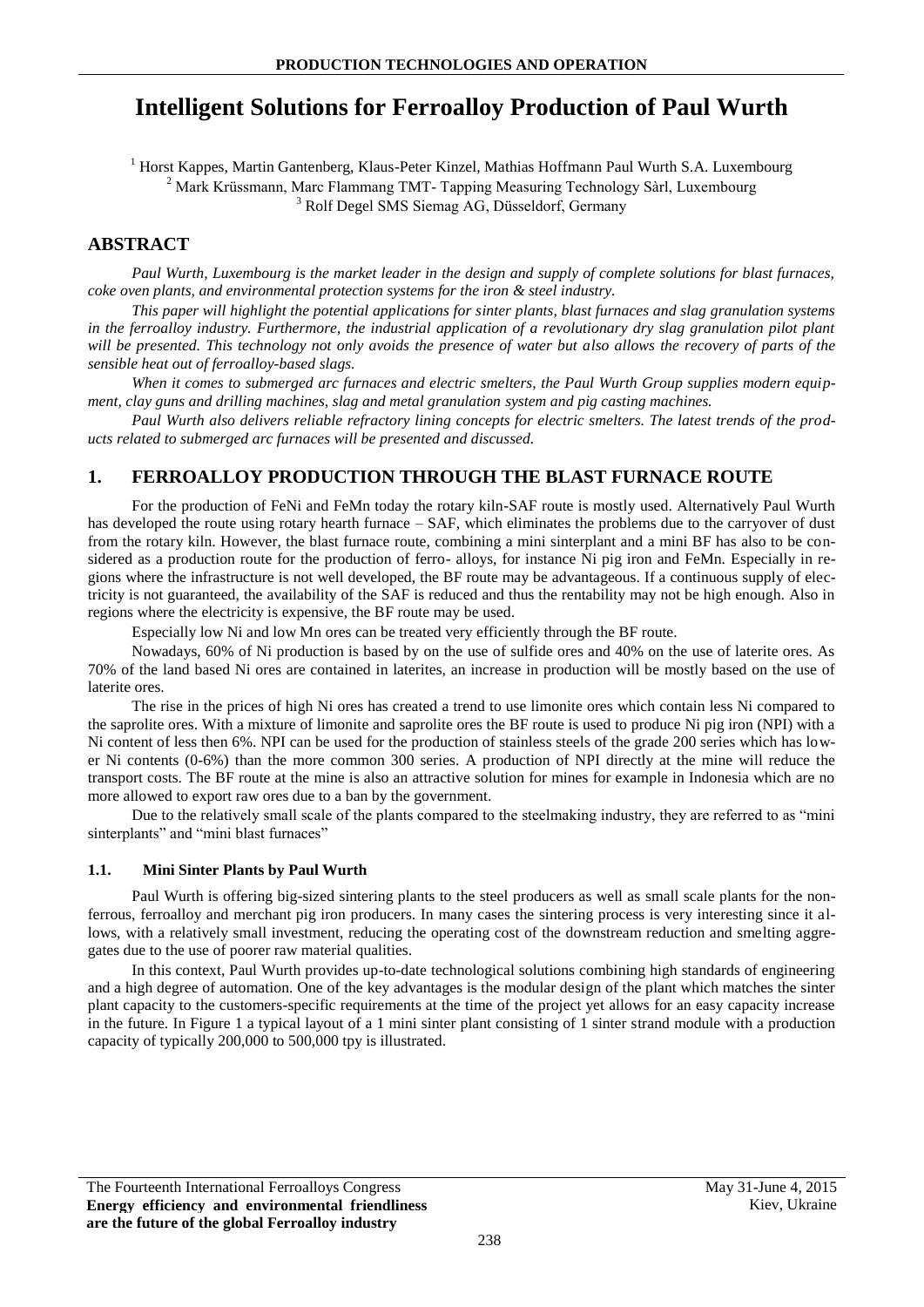

#### **Figure 67:** Mini sinter plant, typical layout

Beyond the typical iron ore, other sorts of non-ferrous ores and waste materials can be sintered. Paul Wurth has experience and references in sintering various materials including ferroalloys and even exotic materials such as desulphurisation agents which are applied in the steel works. Paul Wurth relies on a pilot plant in order to test these materials that allows making optimum plant concepts for the client's situation.



### Figure 68: Paul Wurth pilot plant for sinter tests

Flexibility does not only apply for the metallic burden but also for fuel fines in the sinter "cake" and ignition gases. Charcoal, coke fines, biomass, coal fines and BF dust can be mixed in the sinter cake as fuel for the sintering process. Coke Oven Gas, Blast Furnace Gas, LPG and NG can be burned in the ignition furnace, generating the initial flame for the whole process.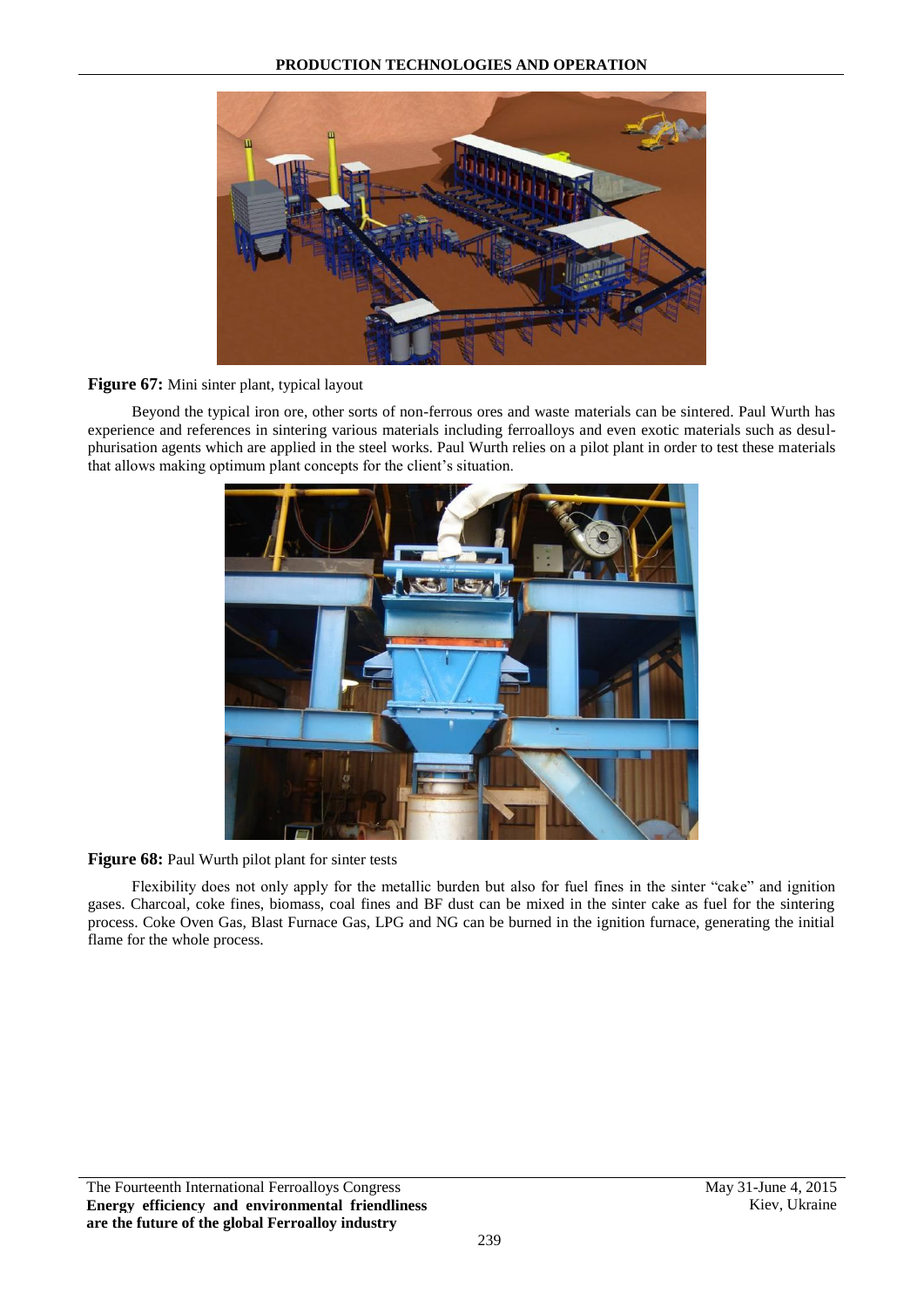

**Figure 69:** Ignition furnace

#### **1.2. Mini Blast Furnace Plants By Paul Wurth**

Through its extensive experience in blast furnace design for the traditional iron making industry, Paul Wurth is in a perfect position to adapt the blast furnace for the specific requirements of the ferroalloy production. A well designed blast furnace for ferroalloy production should have the following main characteristics:

- High flexibility to charge a variety of raw material and fuels
- Cost effective yet precise top charging equipment
- High flexibility in terms of production rate
- Capacity to handle highest slag flows

In order to adapt the blast furnace for the ferroalloy production, the furnace profile is revised in reducing the height of the stack and increasing its angle.

The high amount of slag requires a repositioning of the tuyeres and an adaptation of the number of tuyeres. This will reduce the turbulence in the bosh area, optimizing the heat exchange and facilitating the drainage of liquid. Furthermore, two slag tapholes are foreseen additionally to the hot metal taphole, allowing regular operation as well as emergency drainage of the slag. These slag tapholes are executed with cooled copper jackets.

When it comes to top charging equipment, Paul Wurth provides two options to its customers: Single Bell Pressurized Top (SBPT) or Mini- Bell Less Top (Mini-BLT).

The SBPT solution is very cost-efficient, with lower investment cost and very moderate maintenance cost. While the SBPT uses a rotary charging chute for equal material distribution, a dynamic burden distribution can be achieved by adding a movable throat armor.

The Paul Wurth BLT is the worldwide reference when it comes to blast furnace top charging equipment. The Mini-BLT has been designed specifically with smaller blast furnace sizes in mind. It provides even greater precision to the charging of the furnace, improving the operation efficiency and reducing the fuel rate. The precise charging allows further controlling the heat load at the furnace walls, improving the lifetime of the refractory.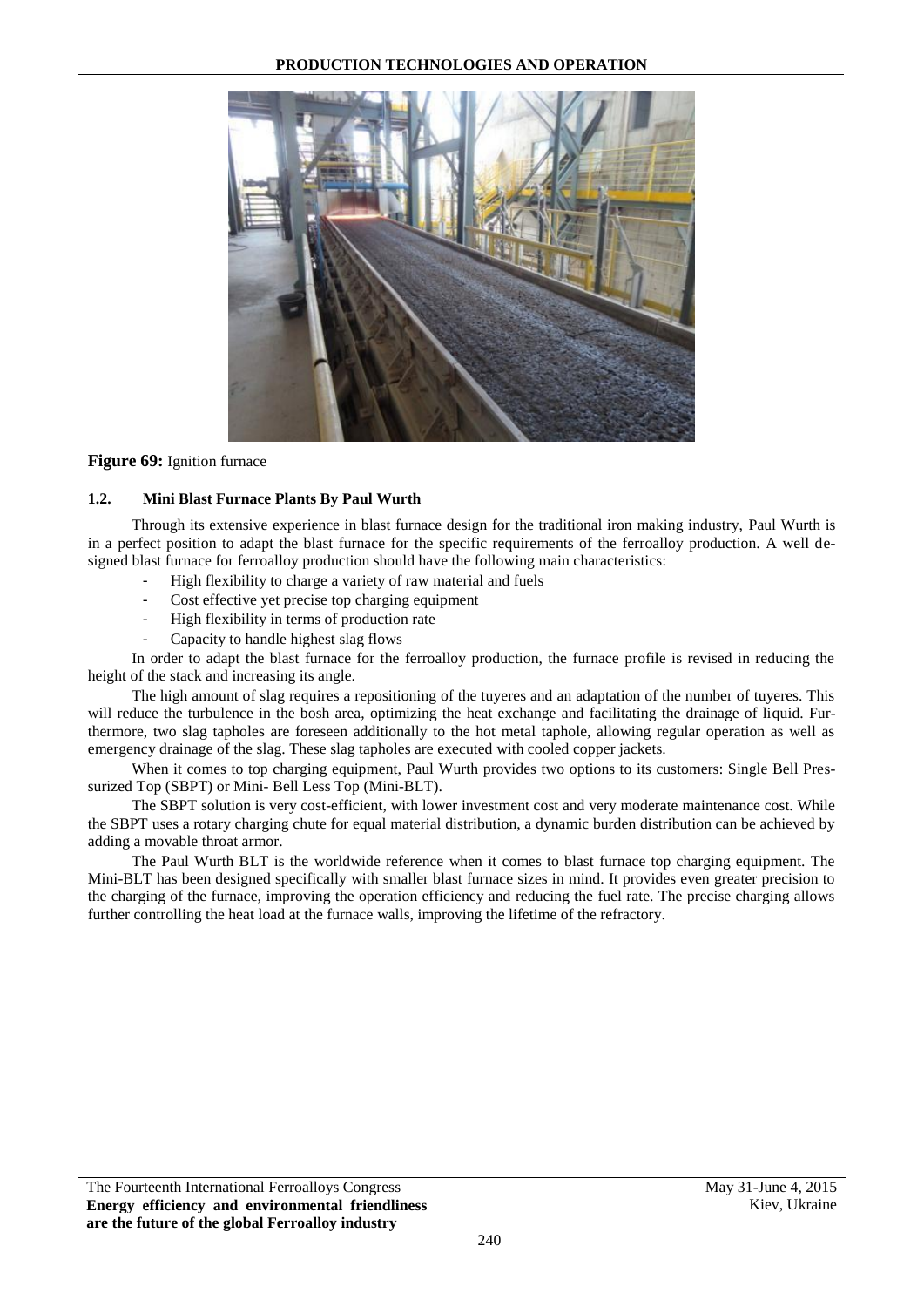

### **Figure 70:** Paul Wurth Mini-BLT

Paul Wurth designs, supplies and installs all other components which are part of the blast furnace plant:

- Refractory linings, either different qualities of different areas or monolithic solution
- Casthouses with runner systems and casthouse machines.
- Gas cleaning systems, wet type.
- Hot stoves
- Pig casters and hot metal granulation systems
- Slag granulation systems (see dedicated chapter in this paper)
- Water treatment plants
- Pulverized coal injection (PCI) systems: simplified fuel injection facilities, generated fuel fines are easy pre-treated for direct injection in BF process or will be used in sintering process
- **Stockhouses**
- **Blower stations**

# **2. PAUL WURTH TECHNOLOGIES FOR THE TREATMENT OF SLAG IN THE FERROALLOY PRODUCTION**

#### **2.1. INBA Slag Granulation System**

Over the years Paul Wurth has designed, supplied and commissioned more than 320 slag granulation systems, including 38 systems specifically for the ferroalloy and non-ferrous application.

The main components are the granulation unit, the dewatering system and the storage area. The modular design allows installing these three components either grouped together or at separate locations, depending on the available layout and the requirements of the customer.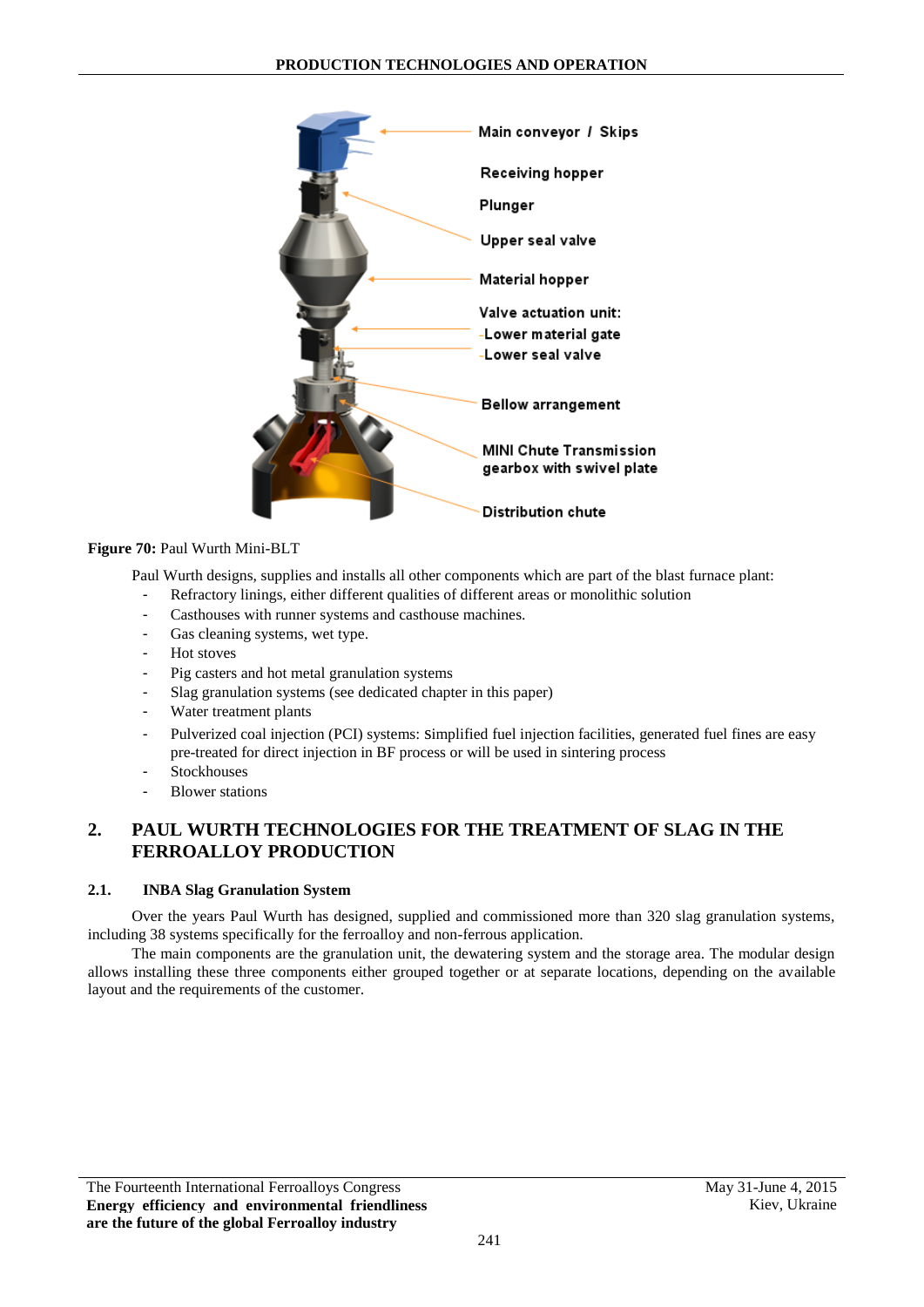



The slag is first quenched with high pressure water in the granulation tank, solidifying the slag and creating slag sand. The mixture of slag sand and water is taken to the dewatering drum where the slag is separated from the water before being taken to the storage area. The water recovered from the slag sand is recirculated to the blowing box and reused in the granulation process. Alternatively the water can be cooled before being recirculated to the blowing box, increasing the quenching effect and improving even further the quality of the final slag sand product. A typical system arrangement for treating a continuous slag flow is shown on Figure 5.



**Figure 72:** INBA slag granulation system, hot system.

The system presents following advantages compared to conventional systems:

- Compact design
- Continuous filtering and evacuation: The INBA system is a dynamic granulation system; that means online granulation and online dewatering and evacuation of the slag sand. No intermediate storage.
- High flexibility towards slag flow and slag casting duration. The process adjusts automatically to the needs. No influence to upstream operation.
- High reliability
- Measurement of the slag flow either by measuring the torque of the drum or by calculating the thermal balance in the granulation tank (latter possible only probided full steam condensation)
- Closed loop: Limited need of make-up water, environmental advantages
- Air pollution control by steam condensation (next chapter)
- Limited invest compared to other granulation systems
- Low maintenance costs
- Low operation costs

Alternatively Paul Wurth offers slag granulation systems with static dewatering bins, reducing the investment cost even further. These systems particularly well suit for batch processes or applications with smaller slag flow rates.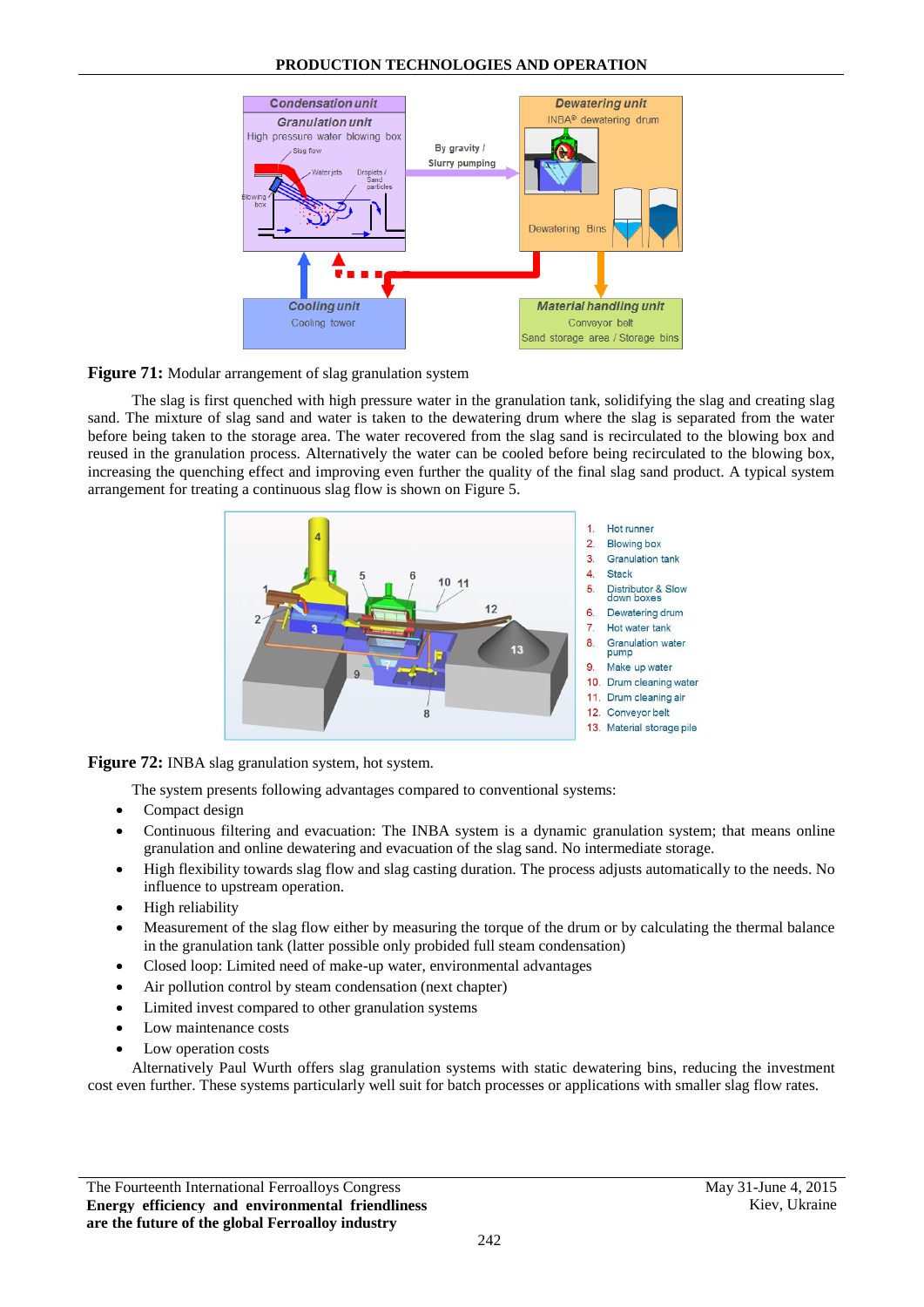### **2.2. Dry Slag Granulation System With Heat Recovery**

Metallurgical slag, a by-product from any pyrometallurgical process such as iron and steel making or copper smelting, is usually poured into slag pits or water quenched to assure fast cooling rates and specific material properties. However, the huge amount of thermal energy contained in the liquid slag, seen as the highest single source of energy that is wasted in these processes, is lost to the environment.

Paul Wurth has taken up the challenge to provide a reliable and safe solution to recover this energy, by developing the dry slag granulation system with heat recovery.

The dry slag granulation process is based on the mixing of steel spheres and liquid slag. This allows transferring almost all of the energy of the liquid slag into a mixture at high temperature which is then subject to energy recovery. At the same time, the properties of the slag can be maintained on the same high level as with the traditional quenching by water.









Full scale pilot plant at Dillinger Hütte BF 4.

Following the favourable outcome of several reduced scale test series, Paul Wurth tackled the challenge of building the first ever full scale dry granulation plant at blast furnace 4 of Dillinger Hütte steelworks in Dillingen, Germany. The dry slag granulation pilot plant was successfully commissioned in November 2013 and shows that dry granulation of liquid slag streams of up to 8 t/min can be achieved.

The process was successfully tested with various slag chemistries from the ferrous and non-ferrous industries.

# **3. PAUL WURTH REFRACTORY COMPETENCE IN FERRO ALLOY PRODUCTION**

During the last decades,Paul Wurth has acquired extensive know-how in the area of refractory design, supply and installation. The Paul Wurth expertise was mainly (but not limited to) focused on the iron making industry and developed several refractory lining concepts for Blast Furnace, Hot Stove, Torpedo, bustle main, direct reduction furnaces.

This refractory expertise is now supporting the SMS Group in the Ferro Alloy Production. Paul Wurth is able to design, supply and install refractory linings such as:

#### **2.1. Freezing Lining**

An example for a FeMn submerged arc furnace is shown in Figure 8.

The principle of a freezing concept is to keep the heat inside the furnace. As a consequence, a skull forms in front of the lining which protects the refractory lining from erosion. The advantage of a freezing concept is a high productivity compared to the same-size furnace with insulating lining. The disadvantage is a high heat extraction and therefore high eropex costs through cooling requirement.

The Fourteenth International Ferroalloys Congress May 31-June 4, 2015 **Energy efficiency and environmental friendliness are the future of the global Ferroalloy industry**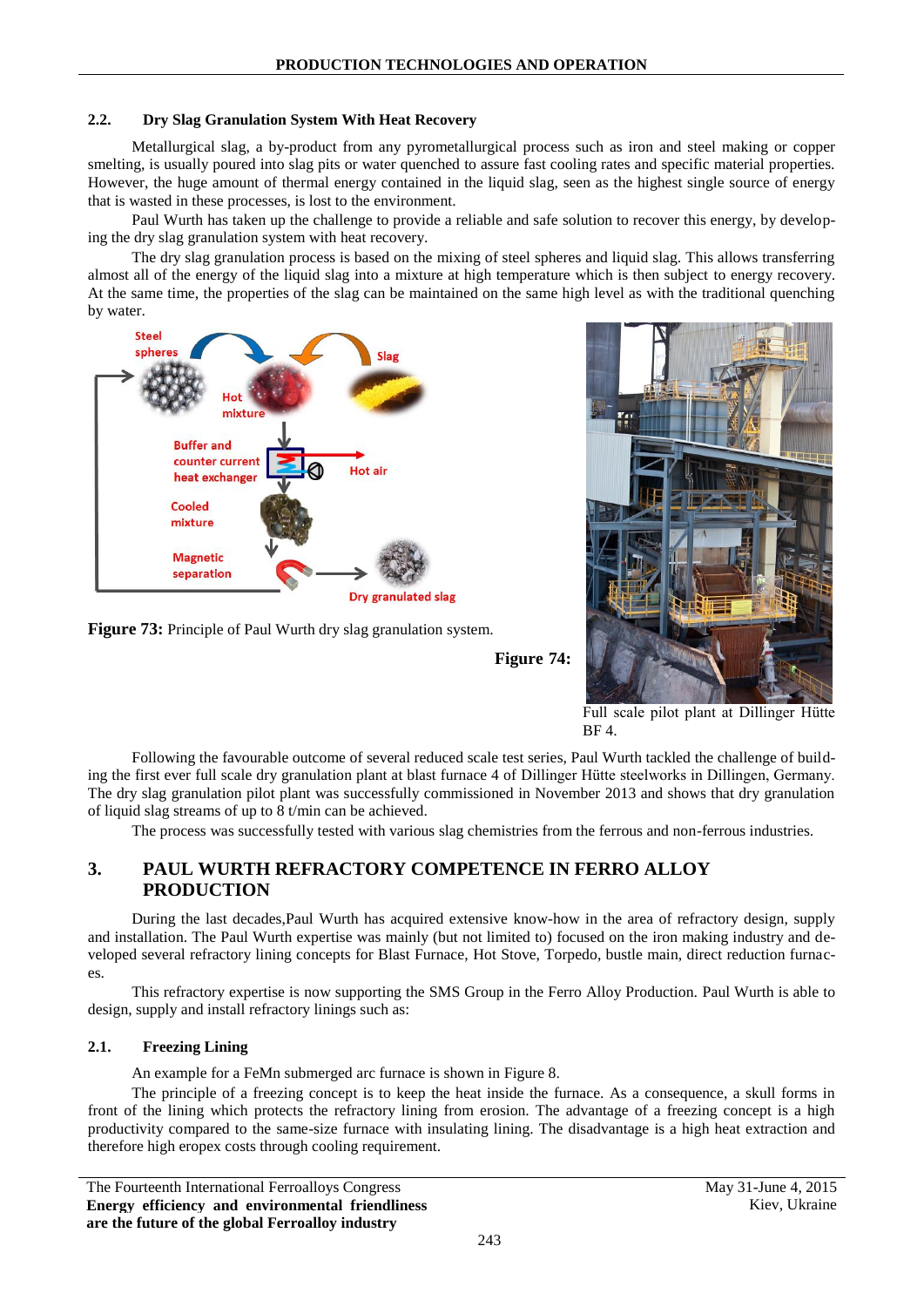

**Figure 75:** Submerged arc furnace freezing lining concept

### **2.2. Insulating Lining**

An example for a Si submerged arc furnace is shown in Figure 9.

The principle of an insulating concept is to keep the heat inside the furnace. Such a concept is required for certain ferroalloy process where a freezing lining would disturb the process itself. The advantages of an insulating concept are reduced heat lost, no cooling requirement, and therefore lower opex costs.



### Figure 76: Submerged arc furnace insulating lining concept

Paul Wurth, as an engineering company, is not tied to a specific refractory supplier and therefore can provide a suitable refractory mix for any customer worldwide. The Paul Wurth services comprise:

- Basic and detail engineering
- Thermal calculation
- Finite element simulation
- Refractory quality management

The Fourteenth International Ferroalloys Congress May 31-June 4, 2015 **Energy efficiency and environmental friendliness are the future of the global Ferroalloy industry**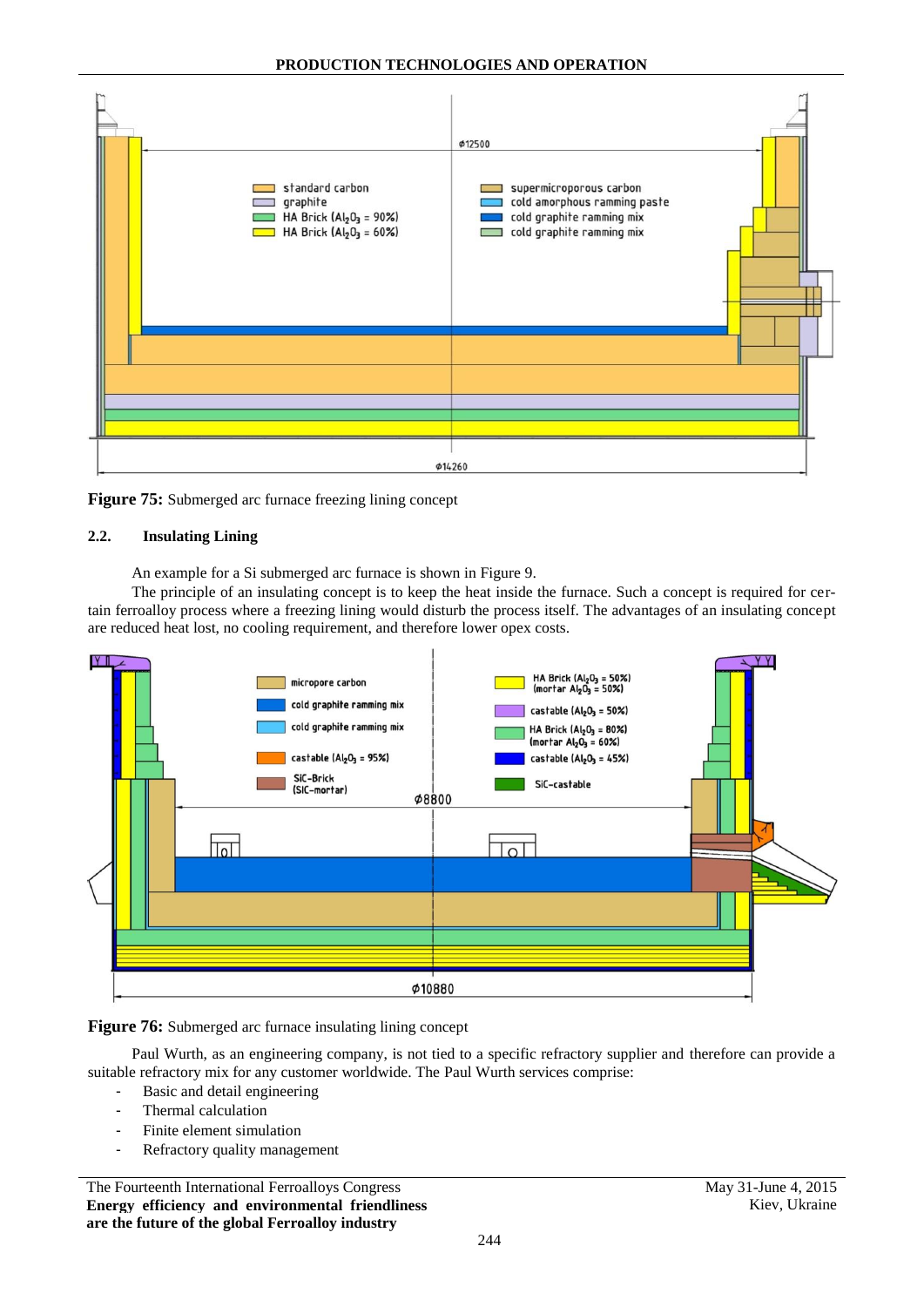Cost optimized refractory solution

# **4. MODERN TMT TAPPING TECHNOLOGY FOR THE NON-FERROUS AND FERROALLOY INDUSTRY**

The joint venture company **TMT – Tapping Measuring Technology** combines the experience of both DANGO & DIENENTHAL and Paul Wurth, to contribute to the creation of taphole and BF measurement technology for the future.

The taphole area is one of the most important production bottlenecks on many smelters and furnaces in the nonferrous and ferroalloy industry. Due to the high heat load and abrasion in the taphole channel, regular downtimes are required for taphole repairs. Modern TMT tapping technology improves the working conditions for taphole opening and closing and helps to significantly increase taphole lifetime, thus resulting in increased productivity of the operations and reduced costs.

Today, many tapholes are opened by oxygen lancing, causing unnecessary exposure of personnel to the dangerous taphole area. Furthermore, the manual guiding of the lance leads to unavoidable damage to the taphole channel. Available tapping equipment is often not adapted to the specific taphole process requirements. Insufficient plugging pressure or injection speed can result in frozen slag or metal in the taphole channel. Drilling machines with low torque are mostly operated with excessive hammering to open the taphole. As the taphole is a sensitive area on each furnace, these conditions lead to premature taphole block damage in many cases. The inevitable consequence is a furnace shutdown for taphole repair, leading to unnecessary production loss and costs.

The design features of TMT combined tapping machines physically protect the taphole from damage. A claygun with adequate clay mass pressure and injection speed allows filling the taphole channel completely with clay after each closing operation, which is one of the most important preconditions for a clean taphole reopening procedure. The opening process can then be realized mainly by rotational drilling, using the separate hammer function only when hard spots in the taphole are detected. This feature reduces the amount of impact energy introduced in the taphole, thus significantly increasing the taphole lifetime.

For reasons of limited space availability and furnace geometry, TMT combined tapping machines are always adapted to the specific project needs. With the experience of design, manufacturing and commissioning of over 400 combined tapping machines installed all over the world, TMT is able to fit tapping equipment to almost any furnace. Reference designs are available for all kinds of special requirements like extremely restricted space availability, high level differences between different tapholes and long distances between different tapholes.



**Figure 77:** Tapping operation at an Fe-Si smelter

## **5. CONCLUSION**

Paul Wurth, as part of the SMS group, has built up an extensive range of products and solutions for the ferroalloy industry. While some of the solutions are taken over from the traditional iron making industry and adapted to the specific needs of the ferroalloy production, others are specifically developed for this application. Environmental protection, energy recovery and cost efficiency are part of the basic considerations in any project handled by Paul Wurth. Paul

The Fourteenth International Ferroalloys Congress May 31-June 4, 2015 **Energy efficiency and environmental friendliness are the future of the global Ferroalloy industry**

Kiev, Ukraine